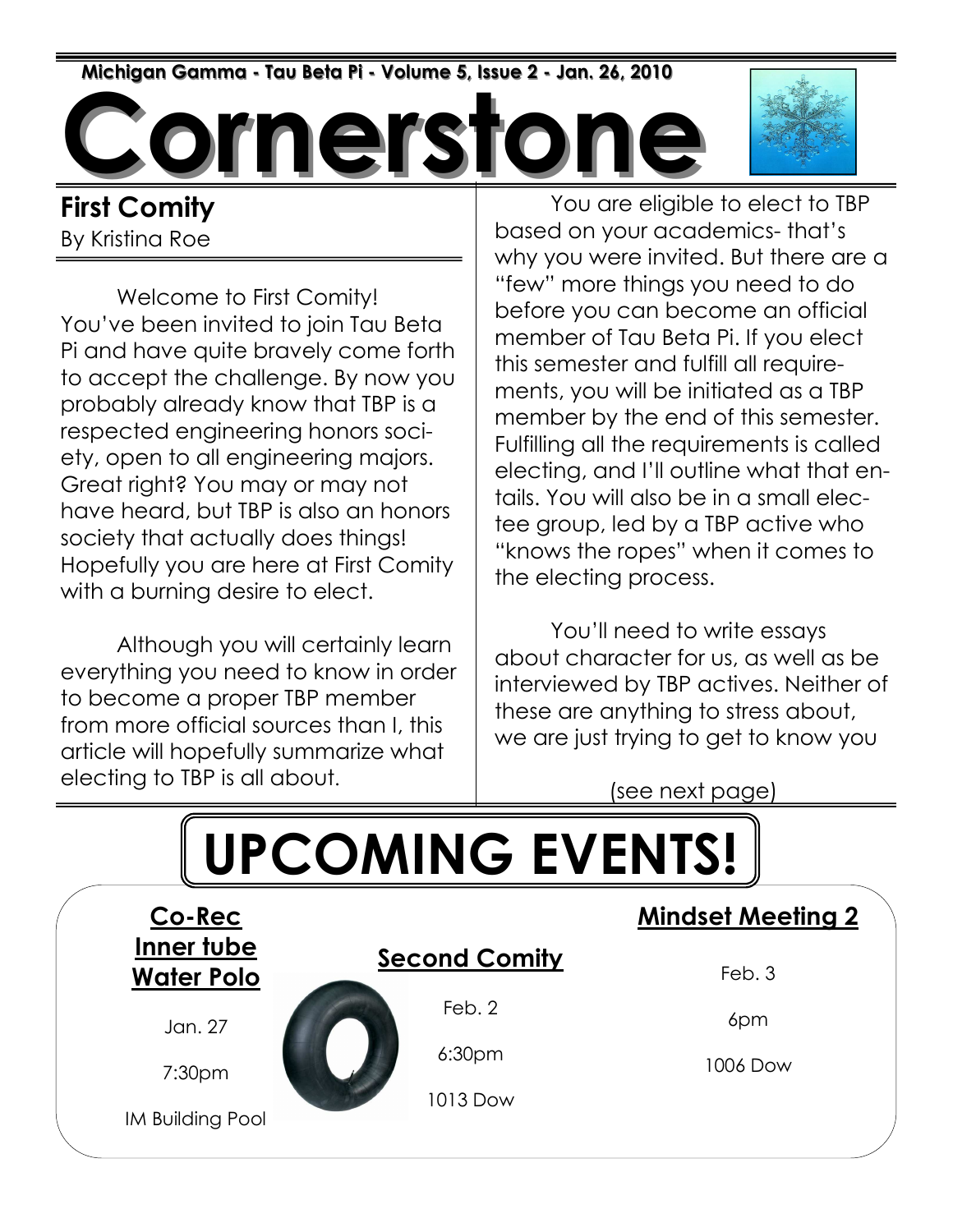# Twenty ten

### Poet's Place

#### MICHAEL LEE

It's come to my attention, That there's been no retention, Of all of our rants and raves.

But when it comes down to it, Inside you're all poets, So please write, type up, and save.

I'm not made of rhymes, And it's about time, To unleash Haiku from its cave.

Please submit poems to TBPcornerstone@umich.edu TBPcornerstone@umich.edu

## Word of the Day

Word Perambulate

**Definition** 

How to say it puh-RAM-byuh-layt



To walk about, to roam or to stroll

#### Can I have that in a sentence?

She liked to perambulate the room with a duster in her hand, with which she stopped to polish the backs of already lustrous books, musing and romancing as she did so.

- Virginia Woolf, Night and Day

#### First Comity (cont.)

all individually, making sure you possess the essentials of being a Tau Bate: honesty and integrity. You will have to take an exam covering TBP history and information about this semester's officers. This is a chance for you to get to know TBP, so don't stress about it! Once all of these items have been completed, you'll need to fulfill your service hours and tutoring. TBP offers a variety of service opportunities and times; volunteering is an integral part of being in TBP.

 Don't forget (as if you could possibly do so while reading this newsletter) that you can write an article for the Cornerstone for an hour of service! Sometimes you don't get many opportunities to be as creative as you'd like in engineering, but all math/science and no liberal arts makes TBP a dull... gender-neutral person. So write a poem, review your favorite band's new album or tell us about what you did last summer at an internship. We're not too specific, so get involved!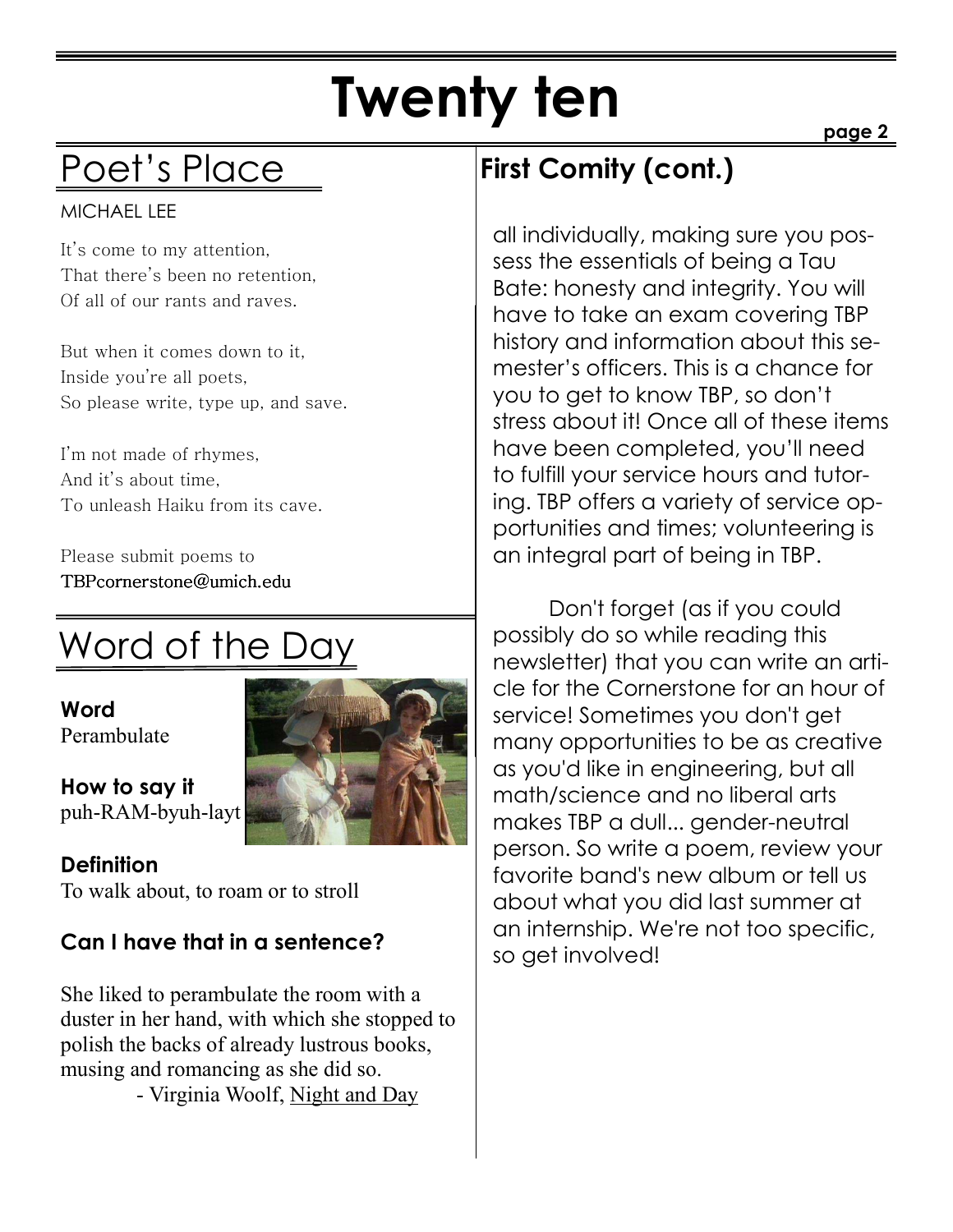# Electing, the saga

Star Wars A New Hope Harry Potter and the Philosopher's Stone **EPIC TBP Electing**, synopsis

Our hero, Luke Skywalker Harry Potter TBP electee is an orphaned college student living with his <del>uncle and aunt</del> roommate on the remote wilderness of <del>Tatooine suburbia</del> the University of Michigan campus.

He is rescued from <del>aliens muggles</del> a life without meaning by wise, bearded <del>Ben Kenobi</del> <del>Hagrid</del> Jill Schlechtweg, who turns out to be <del>a Jedi Knight Wizard</del> the President of Tau Beta Pi.

Luke Harry TBP electee is also instructed in how to use the Jedi light saber a magie <del>wand</del> his character as he too trains to become a <del>Jedi Wizard</del> TBP member.

Luke Harry TBP electee has many adventures in the galaxy- at Hogwart's at the University of Michigan and makes new friends such as <del>Han Solo Ron</del> TBP's small group and Princess Leia Hermione other TBP service event volunteers.

In the course of these adventures he distinguishes himself as a top  $X$ -wing pilot <del>Gryffindor secker</del> TBP electee in the battle of the <del>Death Star Quidditch match</del> best small group making the direct hit catch that secures the Rebels-Gryffindor his small group victory.

Luke Harry TBP electee also sees off the threat of Darth Vader Lord Voldemort HKN, who we know murdered his <del>uncle and aunt parents</del> appreciation for anything good in this world.

In the finale, Luke Harry TBP electee and his new friends receive medals of valour win <del>the House Cup</del> are officially initiated into Tau Beta Pi.

All of this will be set to an orchestral score composed by John Williams.



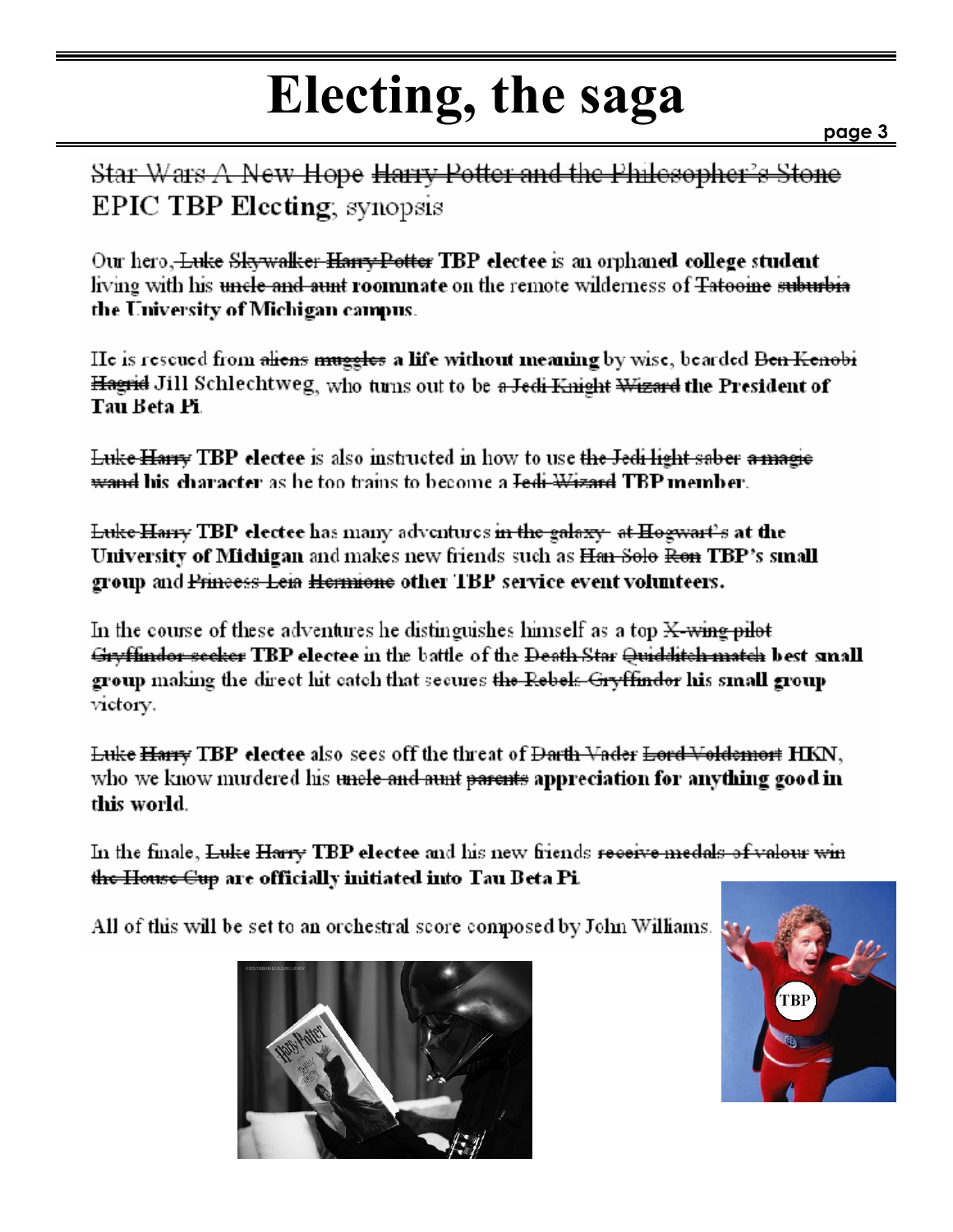# Happy New Year

page 4

# Write for the Cornerstone this semester!

-Love to write?

-Are you just plain lazy?

Electing can be easier than you think!

Write an article or compose a poem for the Cornerstone and get a service hour!

Email submissions or questions to tbpCornerstone@umich.edu.

## No Really, You Should Go See the: [1111112 UNIVERSITY OF MICHIGAN MUSEUM OF ART

#### By Kristina Roe

 The University of Michigan Museum of Art reopened just last March after a long period (well, only 3 years…) of restoration and expansion. These changes have allowed UMMA to display "more than three times the amount of art from its collections, which span the Western tradition from medieval times to the present as well as deep holdings in African and Asian art". [1] All the excitement from its opening was contagious but many of us never found the time to go visit, especially with finals looming. I've visited twice and I encourage you to go visit. It is free (although donations are always

welcomed) and very accessible to those who aren't "art-inclined". The front desk also offers brochures with specialized tours; these brochures show which exhibits to go to on the map of the buildings and have relevant themes, such as:

- "The (S)He's Just Not That Into You" Tour for those who have just broken up with someone
- "I Overdid It This Weekend" Tour for those who partied hard and feel it now
- "The Winter in the Upper Midwest is Getting" to Me" Tour for pretty much everyone
- "The My Nerves are a Wreck" Tour for all

So take a break TBP, go see the UMMA!



[1] "The UMMA Story". http://www.umma.umich.edu/about-umma/building\_project.html